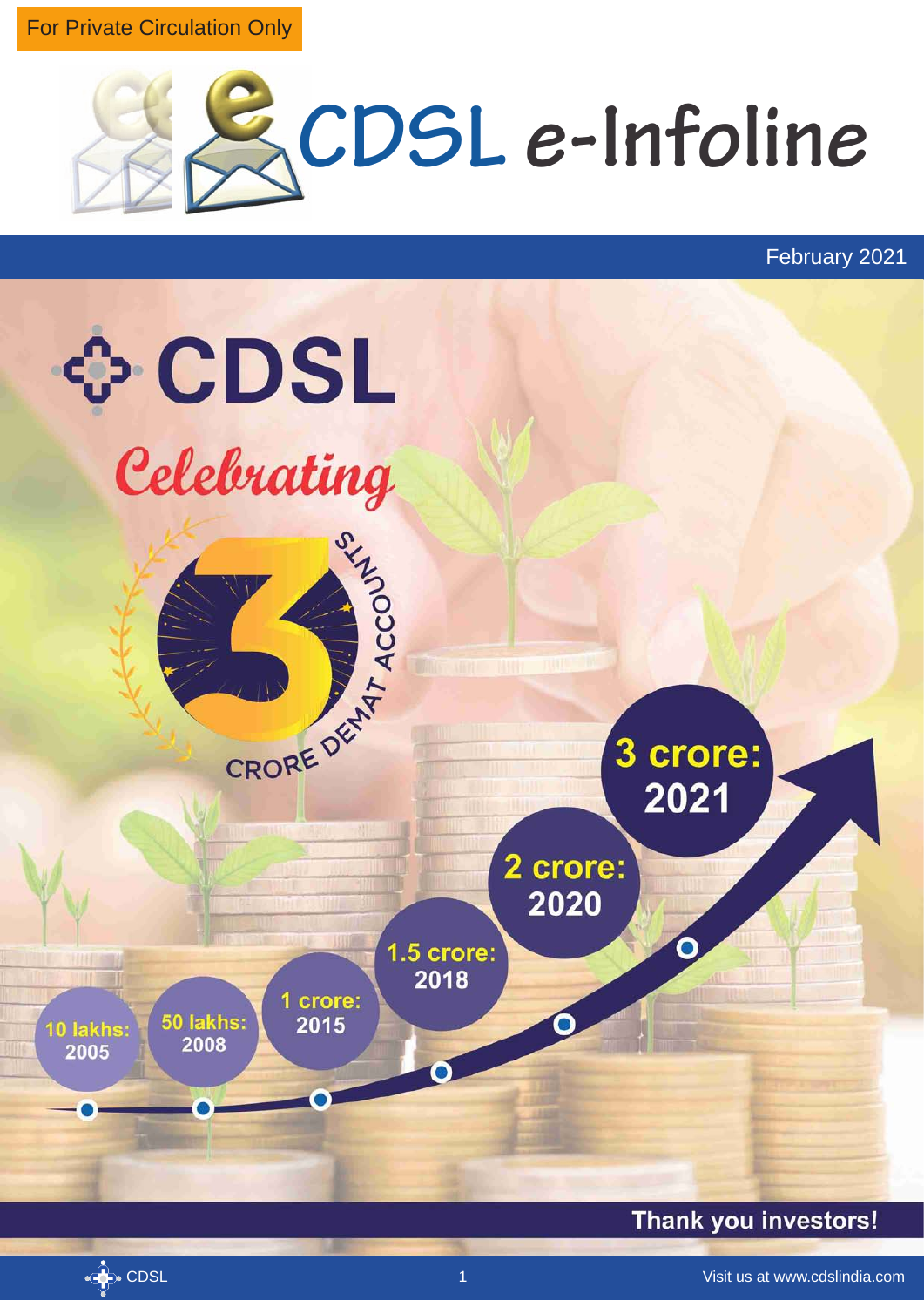

During the last 12 months, the number of active BO accounts with CDSL has increased from 2.01 Crore as on January 31, 2020 to 3.04 Crore as on January 31, 2021, which indicates growth of 51.24 %.



As on January 31, 2021 CDSL has 588 DPs offering DP services from over 20,600 locations across the country. These DPs comprise of CMs, Banks, NBFCs & Custodians..



The securities of all active listed companies have been admitted with CDSL for demat. Further, a large number of Private Limited and unlisted companies are also admitted with CDSL. As January 31, 2021, the securities of 16,135 companies have been admitted for demat with CDSL.

#### **CDSL CROSSES 3 CRORE DEMAT ACCOUNTS**

Central Depository Services (India) Limited (CDSL), first and only listed depository in India, is pleased to announce its noteworthy milestone today as it becomes the first depository to open three crore plus (30 million) active demat accounts.

### **Celebrating the new milestone, CDSL remembers its journey:**

August 2015: CDSL demat accounts cross 1-crore mark

January 2020: CDSL demat accounts cross 2-crore mark

January 2021: CDSL demat accounts cross 3-crore mark

CDSL is currently the **largest depository** in the country in terms of active demat accounts.

A celebration event was organised to commemorate the achievement for 3 crore demat accounts. The celebration event was graced by the Chief Guest, Shri G Mahalingam, Whole Time Member, SEBI and other senior dignitaries from SEBI, the top officials of the Market Infrastructure Institutions (MIIs), Members of the CDSL Board, a large number of Depository participants, RTAs and other stakeholders.

On this momentous occasion, Shri G Mahalingam highlighted on the importance of the capital markets and stated *"I congratulate CDSL and its employees for the significant achievement of 3 crore demat accounts and its markets share of 59%. This event will be the beginning of the positive turn towards the growth of the eco-system and also to the new normal.* 

*Of the new accounts, around 98.4% comes from the retail investor and with an outreach of 97% pin-codes. Demat accounts are opened with colossal efforts of all participants of the eco-system. This celebration also brings in the responsibility to sustain these accounts and there is an immense opportunity of growth given that a large part of the population of our country is yet outside the securities markets."* He complimented CDSL for being one of the few listed MIIs. Further, he also focused on the need to create an awareness for the market for government securities, the role of MIIs, investor protection and importance of corporate governance systems and the regulatory responsibility for a strong sustainable ecosystem amongst the market infrastructure institutions.

Expressing his joy and pride on the moment, Mr. B V Chaubal, Chairman, CDSL said: *"It is heartening to note that the focus of registration of new demat accounts is shifting from metros to tier II and tier III cities, which is indicative of the deepening and widening of the Indian Capital Market. In the 21st century, riding on financial technology, this crisis has brought opportunity to accelerate digital innovations. CDSL has been working towards strengthening its digital footprint and providing various digital solutions for the investors.* 

*In conclusion, these 3 crore demat accounts are the testimony of the convenience offered by CDSL to its customers"* 

Commenting on the occasion, Mr. Nehal Vora, MD & CEO of CDSL stated: *"We are proud to have crossed the 3-crore milestone within a year of reaching the 2 crore milestones. The trust bestowed upon us by the new investors, existing* 

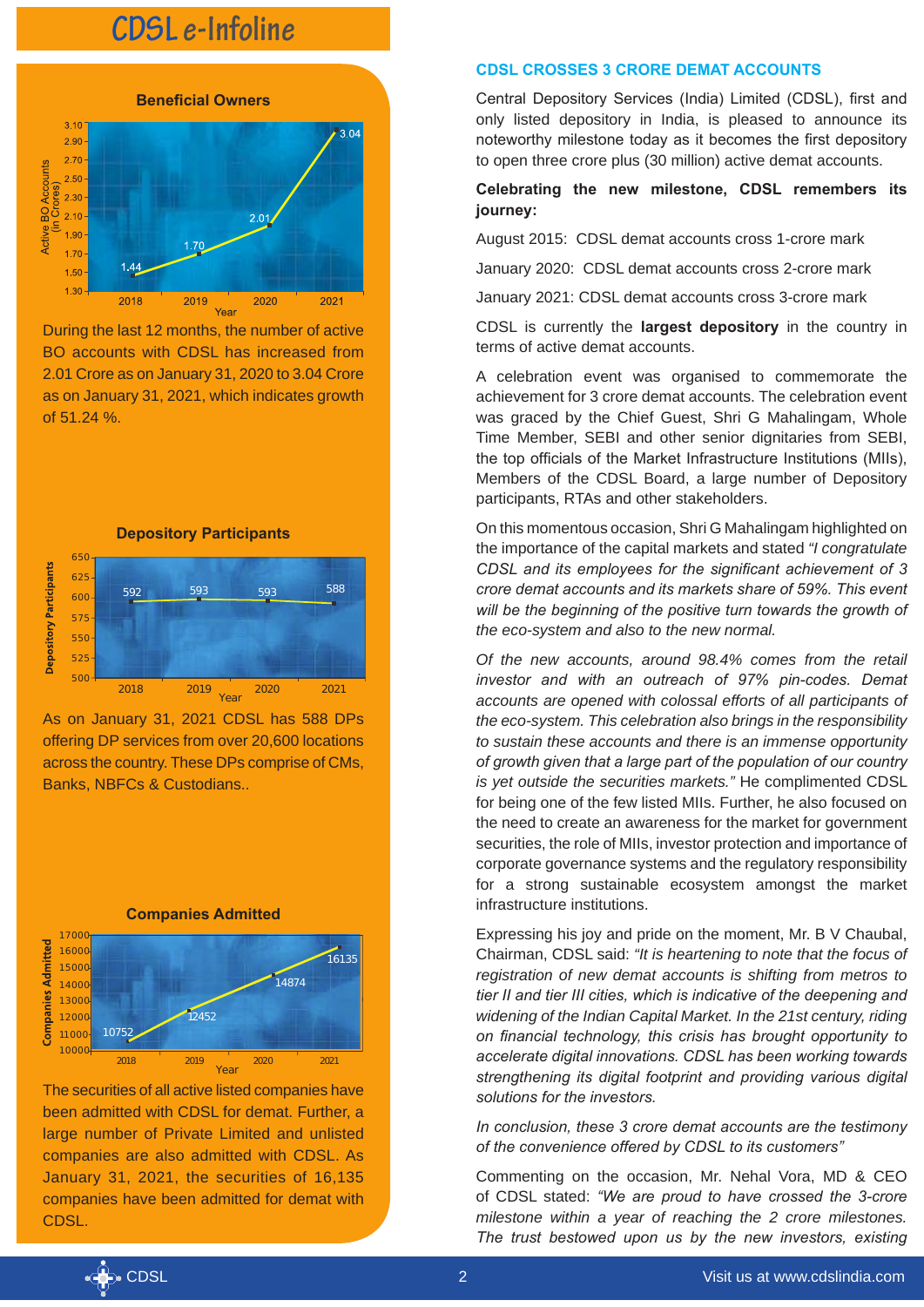*investors and all our partners inspires us to do better, every day. CDSL will continue to provide services for the progress of the securities markets, for the valued investors in line of our vision of "Empowering the Atma-nirbhar Niveshak" through our digital services. I would also like to emphasize on the visionary leadership of SEBI to transform the securities market from a physical mode to a digital mode and the creation of a coordinated eco-system of Market Infrastructure Institutions comprising of Stock Exchanges, Clearing Corporations and Depositories which have collectively driven the ecosystem of digitisation forward. This landmark is a celebration of this coordinated effort of the MIIs under the able leadership of SEBI."*



addressing on occasion of 3 crore celebration event.



Mr. Nehal Vora, MD & CEO of CDSL addressing on occasion of 3 crore celebration event.



3 crore milestone memento being presented to Shri G Mahalingam, Whole Time Member, SEBI.



Senior dignitaries from SEBI and the top officials of the Market Infrastructure Institutions (MIIs) at the event. (left to right) Shri Ashishkumar Chauhan, MD & CEO, BSE, Shri Nehal Vora, MD & CEO, CDSL, Ms. Arti Chhabra Srivastava, Chief Vigilance Officer (CVO), SEBI, Shri. S. K. Mohanty, Whole-Time Member, SEBI, Shri G. Mahalingam, Whole-Time Member, SEBI, Shri Nagendraa Parakh, Executive Director, SEBI, Shri V S Sundaresan, Executive Director, SEBI, Shri Anand Baiwar, Executive Director, SEBI, Shri G P Garg, Executive Director, SEBI, Ms. Latika Kundu, Managing Director & CEO, Metropolitan Stock Exchange of India Ltd, Shri P. S. Reddy, Managing Director & CEO, Multi Commodity Exchange of India Ltd and Shri Vikram Kothari, Managing Director, NSE Clearing Limited.

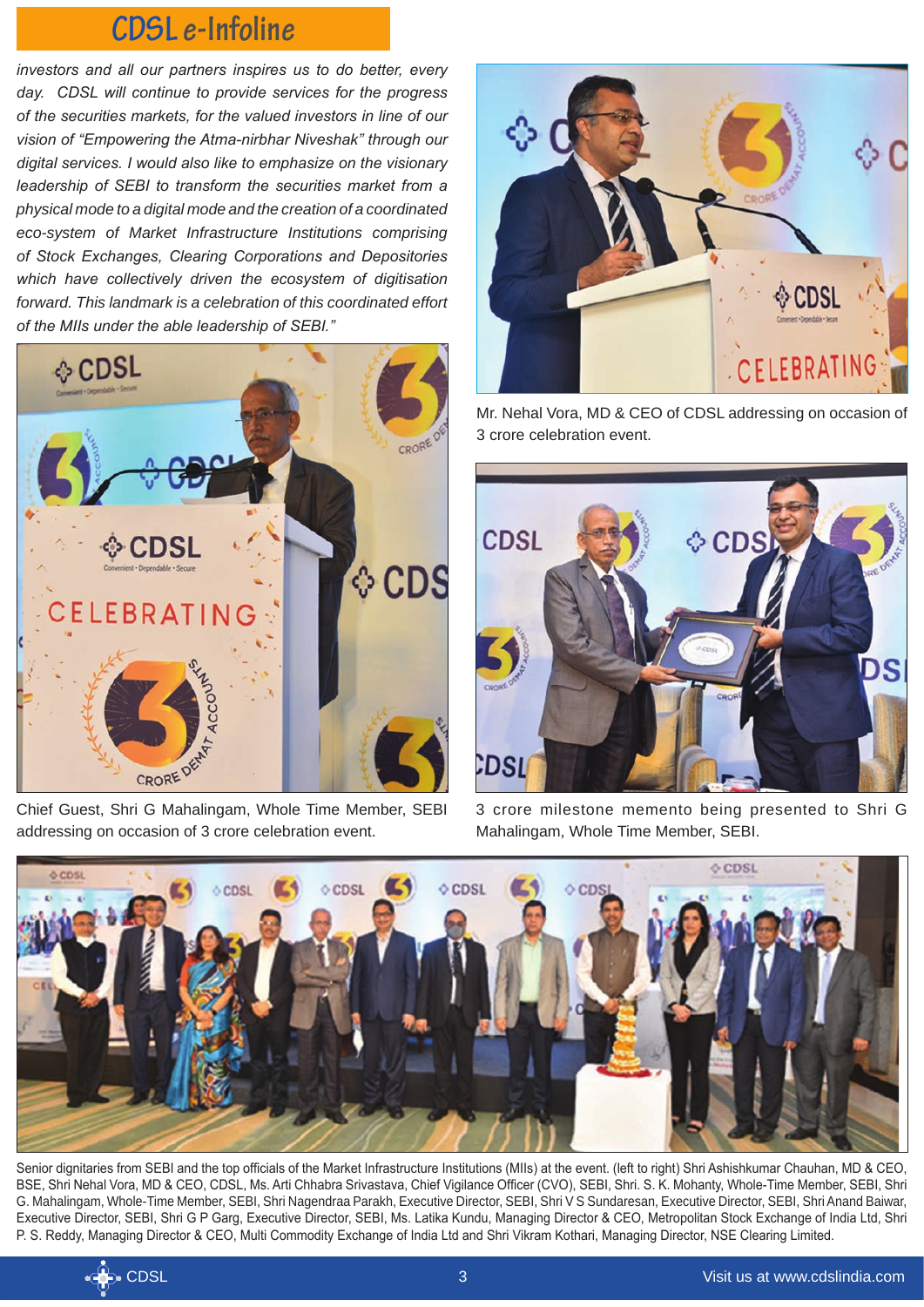### **NISM DEPOSITORY OPERATIONS CPE PROGRAM**

As an NISM accredited CPE Provider for conducting the Depository Operations Program, CDSL conducted Continuing Professional Education (CPE) training programme at Kochi on 18th December, 2020 and Indore on 13th February, 2021.



CPE training programme at Kochi on 18th December, 2020



CPE training programme at Indore on 13th February, 2021.

## **DPs ADMITTED IN CDSL**

| ∣ DP ID  | <b>DP NAME</b>                                              |
|----------|-------------------------------------------------------------|
| 12091000 | INCRED CAPITAL WEALTH PORTFOLIO<br>MANAGERS PRIVATE LIMITED |
| 12091100 | JAMBUWALA COMMODITIES PRIVATE<br><b>I IMITED</b>            |

# **EMAIL ADDRESS UPDATION FACILITY FOR CDSL DEMAT ACCOUNTS**

CDSL is pleased to introduce its new email address updation service for companies whose shareholders have not provided their email address in their demat account with the Depository Participant. For the said activity, CDSL shall send an SMS with a demat acount specific link to the registered mobile number as available in the demat account of shareholder to initiate the process of email address updation of the shareholders of the company. CDSL will also send emails to those shareholders of the company who have opted for not downloading their email address to the RTA. For a detailed procedure please refer CDSL communique [CDSL/ADM/RTA/GENRL/2020/71](https://www.cdslindia.com/Publications/Communique.aspx) dated June 11, 2020.

# **CONDUCTING OF AGM THROUGH VIDEO CONFERENCING (VC) OR OTHER AUDIO-VISUAL MEANS (OAVM)**

In view of the situation arising due to COVID-19 global pandemic, the general meetings of the companies shall be conducted as per the guidelines issued by the Ministry of Corporate Affairs [\(MCA\) vide Circular No. 14/2020](http://www.mca.gov.in/Ministry/pdf/Circular14_08042020.pdf) dated April 8, 2020, [Circular](http://www.mca.gov.in/Ministry/pdf/Circular17_13042020.pdf)  [No.17/2020](http://www.mca.gov.in/Ministry/pdf/Circular17_13042020.pdf) dated April 13, 2020 and [Circular No. 20/2020](http://www.mca.gov.in/Ministry/pdf/Circular20_05052020.pdf) dated May 05, 2020.

The forthcoming AGM/EGM will thus be held through video conferencing (VC) or other audio-visual means (OAVM). Hence, Members can attend and participate in the ensuing AGM/EGM through VC/OAVM. We are pleased to inform you that the facility of casting votes by shareholders using remote e-voting as well as the e-voting system on the date of the EGM/AGM and VC/ OAVM service will be provided by CDSL.

- 1. The Members can join the EGM/AGM in the VC/OAVM mode 15 minutes before and after the scheduled time of the commencement of the Meeting by following the procedure mentioned in the Notice. The facility of participation at the EGM/AGM through VC/OAVM will be made available to at least 1000 members on first come first served basis. This will not include large Shareholders (Shareholders holding 2% or more shareholding), Promoters, Institutional Investors, Directors, Key Managerial Personnel, the Chairpersons of the Audit Committee, Nomination and Remuneration Committee and Stakeholders Relationship Committee, Auditors etc. who are allowed to attend the EGM/AGM without restriction on account of first come first served basis.
- 2. The attendance of the Members attending the AGM/ EGM through VC/OAVM will be counted for the purpose of ascertaining the quorum under Section 103 of the Companies Act, 2013.
- 3. Pursuant to MCA Circular No. 14/2020 dated April 08, 2020, the facility to appoint proxy to attend and cast vote for the members is not available for this AGM/EGM. However, in pursuance of Section 112 and Section 113 of the Companies Act, 2013, representatives of the members such as the President of India or the Governor of a State or body corporate can attend the AGM/EGM through VC/ OAVM and cast their votes through e-voting.
- 4. Only those shareholders, who are present in the EGM/AGM through VC/OAVM facility and have not casted their vote on the Resolutions through remote e-Voting and are otherwise not barred from doing so, shall be eligible to vote through e-Voting system available during the EGM/AGM.
- 5. Shareholders who have voted through Remote e-Voting are eligible to attend the EGM/AGM. However, they are not eligible to vote at the EGM/AGM.

# **INVESTOR AWARENESS PROGRAMMS (IAPs)**

During January 2021, CDSL IPF Trust has conducted 14 webinars across India. DPs / CMs also participated in these IAPs. These programs were directed towards educating Investors about Depository Services, Investing in Capital Markets.

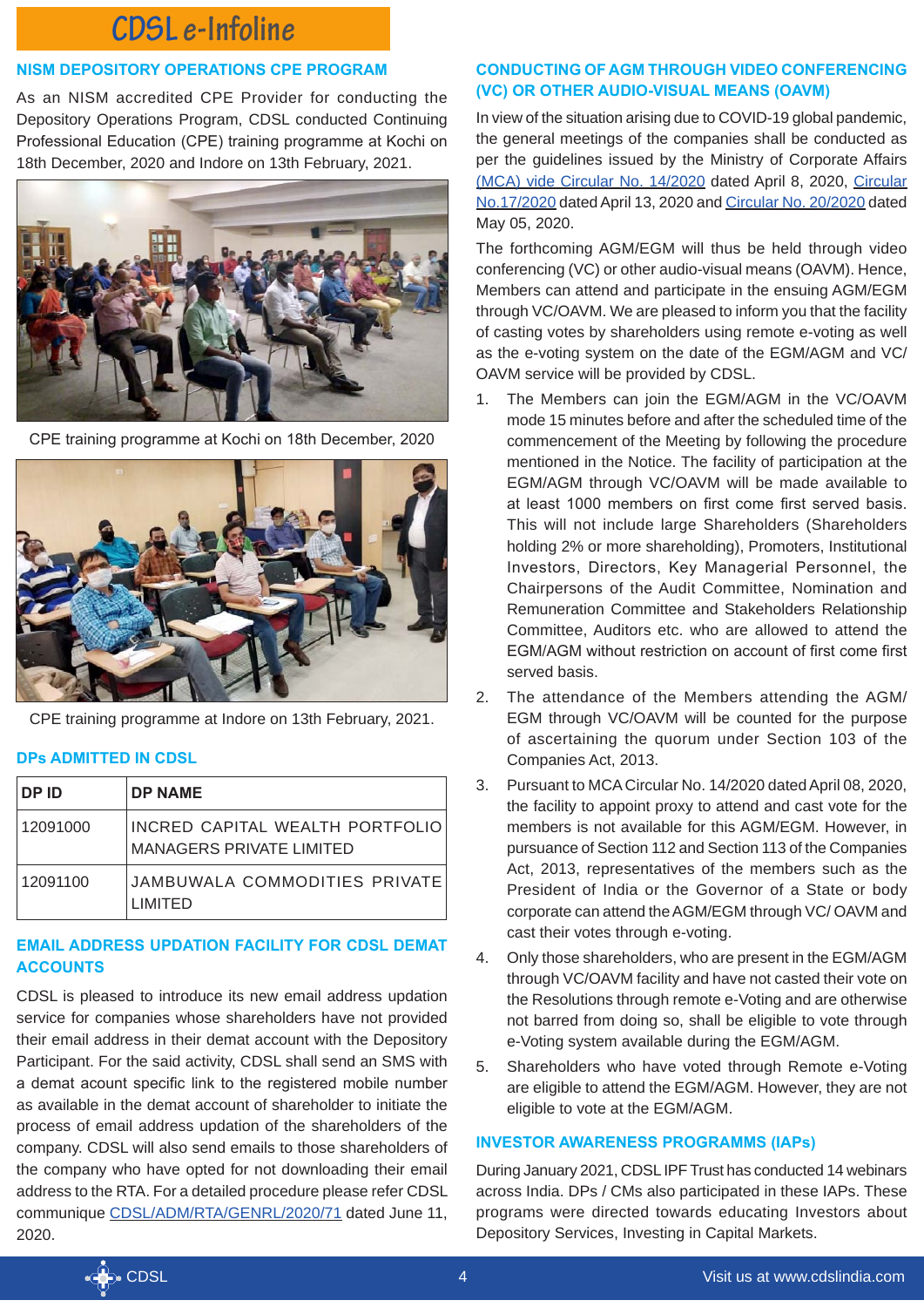| Sr.<br>No. | <b>ISIN</b>         | <b>COMPANY NAME</b>                                | <b>RTA NAME</b>                                                                         |
|------------|---------------------|----------------------------------------------------|-----------------------------------------------------------------------------------------|
| 1          | INE0ELJ01010        | A.K.K. VANIJYA PRIVATE LIMITED                     | ABS CONSULTANTS PRIVATE LIMITED                                                         |
| 2          | INE883F01010        | AADHAR HOUSING FINANCE LIMITED                     | KFIN TECHNOLOGIES PRIVATE LIMITED                                                       |
| 3          | <b>INE0G0K01011</b> | AAN SOLAR PRIVATE LIMITED                          | MAASHITLA SECURITIES (P) LIMITED                                                        |
| 4          | INE0GHF01011        | <b>ACHIIEVERS EQUITIES LIMITED</b>                 | CAMEO CORPORATE SERVICES LIMITED                                                        |
| 5          | INE0GEI01012        | ACME INTERNATIONAL LIMITED                         | ACCURATE SECURITIES AND REGISTRY PRIVATE LIMITED                                        |
| 6          | INE0GD701013        | ADITYA MARINE LIMITED                              | KFIN TECHNOLOGIES PRIVATE LIMITED                                                       |
| 7          | INE0G0V01018        | ADJIA TECHNOLOGIES LIMITED                         | KFIN TECHNOLOGIES PRIVATE LIMITED                                                       |
| 8          | INE0GKU01014        | <b>AGARWAL MINCHEM LIMITED</b>                     | <b>BIGSHARE SERVICES PRIVATE LIMITED</b>                                                |
| 9          | INE0G1V01016        | AMANAYA VENTURES LIMITED                           | BEETAL FINANCIAL AND COMPUTER SERVICES (P) LIMITED                                      |
| 10         | INE0GCE01015        | ANIRDESH DEVELOPERS PRIVATE LIMITED                | CAMEO CORPORATE SERVICES LIMITED                                                        |
| 11         | INE0GAD01011        | ANUPALAN LIMITED                                   | BIGSHARE SERVICES PRIVATE LIMITED                                                       |
| 12         | <b>INE0GA101019</b> | ARGANIC GREEN POWER LIMITED                        | <b>VENTURE CAPITAL &amp; CORPORATE INVESTMENTS PRIVATE</b><br>LIMITED                   |
| 13         | INE0GBD01019        | ASCO CAPITAL PRIVATE LIMITED                       | ANKIT CONSULTANCY PRIVATE LIMITED                                                       |
| 14         | INE0GBE01017        | ASIAN SIRIUS ENERGY LIMITED                        | PURVA SHARE REGISTRY INDIA PRIVATE LIMITED                                              |
| 15         | INE0GEH01014        | ASIAN TIRE FACTORY LIMITED                         | CDSL VENTURES LIMITED                                                                   |
| 16         | INE0GFB01014        | <b>AURO UNIVERSITY</b>                             | <b>BIGSHARE SERVICES PRIVATE LIMITED</b>                                                |
| 17         |                     | INE0GMO01013   BARBRIK PROJECT LIMITED             | MAHESHWARI DATAMATICS PVT. LIMITED                                                      |
| 18         | INE0GCX01015        | <b>BEES NETWORK LIMITED</b>                        | MAHESHWARI DATAMATICS PVT. LIMITED                                                      |
| 19         | INE0GDW01015        | BENGAL JASMINE COMPLEX LIMITED                     | CAMEO CORPORATE SERVICES LIMITED                                                        |
| 20         | INE0GGV01010        | <b>BRAHMI IMPEX LIMITED</b>                        | <b>CDSL VENTURES LIMITED</b>                                                            |
| 21         | INE0GKO01017        | BSE E-AGRICULTURAL MARKETS LIMITED                 | KFIN TECHNOLOGIES PRIVATE LIMITED                                                       |
| 22         | INE119J01011        | CARE HEALTH INSURANCE LIMITED                      | KFIN TECHNOLOGIES PRIVATE LIMITED                                                       |
| 23         | INE0GJT01018        | CENTREAL BAZAAR INDIA LIMITED                      | <b>CDSL VENTURES LIMITED</b>                                                            |
| 24         | INE0GBQ01011        | CERRAFORM INDIA PRIVATE LIMITED                    | PURVA SHARE REGISTRY INDIA PRIVATE LIMITED                                              |
| 25         | INE0GLW01018        | CHEMTREAT INDIA LIMITED                            | SATELLITE CORPORATE SERVICES PVT LTD                                                    |
| 26         | INE0GED01013        | COMMUNIQUE TECHNOLOGY SOLUTIONS<br>PRIVATE LIMITED | <b>ALANKIT ASSIGNMENTS LIMITED</b>                                                      |
| 27         | INE0GKA01016        | D1 WILLIAMSON MAGOR BIO FUEL LIMITED               | MAHESHWARI DATAMATICS PVT. LIMITED                                                      |
| 28         | INE0GHE01014        | DEVGAN ENTERTAINMENT & SOFTWARE<br><b>LIMITED</b>  | KFIN TECHNOLOGIES PRIVATE LIMITED                                                       |
| 29         | INE09W901017        | DINKAR TECHNOLOGIES PRIVATE LIMITED                | LINK INTIME INDIA PRIVATE LIMITED                                                       |
| 30         | INE0G9G01010        | DURGA WIND POWER PRIVATE LIMITED                   | ABS CONSULTANTS PRIVATE LIMITED                                                         |
| 31         | INE0G9G01028        | DURGA WIND POWER PRIVATE LIMITED                   | ABS CONSULTANTS PRIVATE LIMITED                                                         |
| 32         | INE0GKG01013        | <b>ECHON INDUSTRIES LIMITED</b>                    | <b>CDSL VENTURES LIMITED</b>                                                            |
| 33         | INE0GDO01012        | <b>LIMITED</b>                                     | EKARAKSHA HEALTH CARE SERVICES INDIA BEETAL FINANCIAL AND COMPUTER SERVICES (P) LIMITED |
| 34         | INE0GGO01015        | EMPYREAN CASHEWS PRIVATE LIMITED                   | PURVA SHARE REGISTRY INDIA PRIVATE LIMITED                                              |
| 35         | INE0GFE01018        | <b>EXXARO TILES LIMITED</b>                        | LINK INTIME INDIA PRIVATE LIMITED                                                       |
| 36         | INE0GFI01019        | <b>GALADA HOUSING LIMITED</b>                      | CAMEO CORPORATE SERVICES LIMITED                                                        |
| 37         | INE0GMV01018        | <b>GALADA TRADES LIMITED</b>                       | <b>CAMEO CORPORATE SERVICES LIMITED</b>                                                 |
| 38         | INE0GDL01018        | <b>GBT COMPOSITES TECHNOLOGY LIMITED</b>           | <b>BIGSHARE SERVICES PRIVATE LIMITED</b>                                                |
| 39         | INE0GFU01014        | <b>GREENCELL MARUDHARA PRIVATE LIMITED</b>         | KFIN TECHNOLOGIES PRIVATE LIMITED                                                       |
| 40         | INE0GDU01019        | <b>GREENCELL MOBILITY PRIVATE LIMITED</b>          | KFIN TECHNOLOGIES PRIVATE LIMITED                                                       |
| 41         | INE0GLE01016        | <b>GROOVY COMMOTRADE LIMITED</b>                   | ABS CONSULTANTS PRIVATE LIMITED                                                         |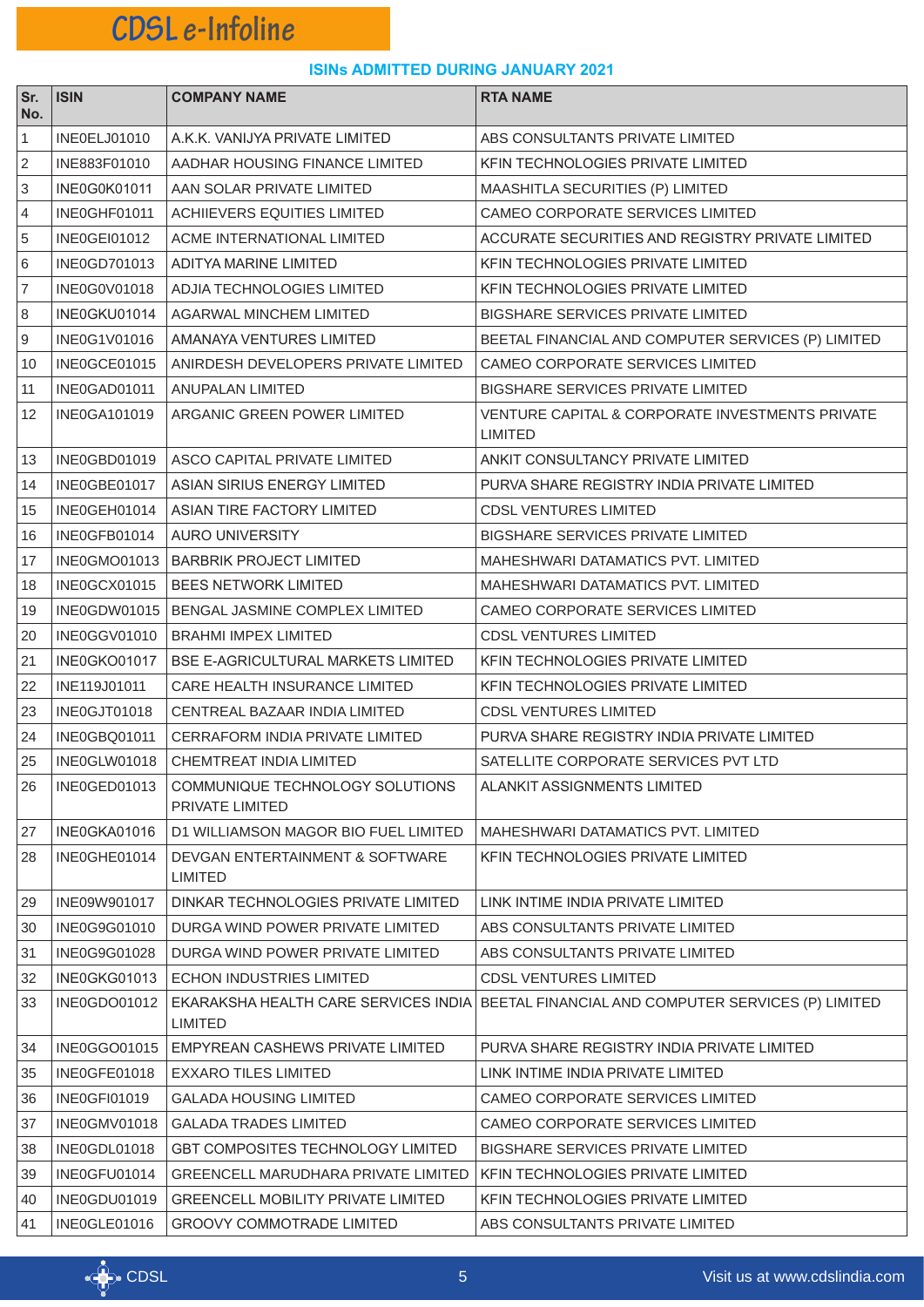| Sr.<br>No. | <b>ISIN</b>  | <b>COMPANY NAME</b>                                       | <b>RTA NAME</b>                                                        |
|------------|--------------|-----------------------------------------------------------|------------------------------------------------------------------------|
| 42         | INE0GGC01010 | <b>HAILEYBURIA TEA ESTATES LIMITED</b>                    | PURVA SHARE REGISTRY INDIA PRIVATE LIMITED                             |
| 43         | INE0GIY01010 | <b>HANS METALS LIMITED</b>                                | SKYLINE FINANCIAL SERVICES PRIVATE LIMITED                             |
| 44         | INE0GIZ01017 | HARIHAR INFRASTRUCTURE<br>DEVELOPMENT CORPORATION LIMITED | <b>BIGSHARE SERVICES PRIVATE LIMITED</b>                               |
| 45         | INE0GHA01012 | HITESHI CREDIT CAPITAL LIMITED                            | <b>BIGSHARE SERVICES PRIVATE LIMITED</b>                               |
| 46         | INE0GBC01011 | HPS HOTELS LIMITED                                        | AARTHI CONSULTANTS PRIVATE LIMITED                                     |
| 47         | INE0GH901015 | HW WELLNESS SOLUTIONS PRIVATE<br>LIMITED                  | PURVA SHARE REGISTRY INDIA PRIVATE LIMITED                             |
| 48         | INE0GFG01013 | I.G. PHARMA LIMITED                                       | BEETAL FINANCIAL AND COMPUTER SERVICES (P) LIMITED                     |
| 49         | INE0C8Z01016 | <b>INDIANIC INFOTECH LIMITED</b>                          | <b>BIGSHARE SERVICES PRIVATE LIMITED</b>                               |
| 50         | INE0GDN01014 | INDREAM TECHNOLOGIES PRIVATE LIMITED                      | MAASHITLA SECURITIES (P) LIMITED                                       |
| 51         | INE0GFT01016 | <b>INDUS FERRO-TECH LIMITED</b>                           | KFIN TECHNOLOGIES PRIVATE LIMITED                                      |
| 52         | INE0GE301011 | INSTACAMP MARKETING PRIVATE LIMITED                       | ALANKIT ASSIGNMENTS LIMITED                                            |
| 53         | INE0GDJ01012 | <b>INTER GLOBE OVERSEAS LIMITED</b>                       | NICHE TECHNOLOGIES PRIVATE LIMITED                                     |
| 54         | INE0GGD01018 | INTERNATIONAL CREATIVE FOODS LIMITED                      | <b>CDSL VENTURES LIMITED</b>                                           |
| 55         | INE0GB501019 | INTERNATIONAL INDUSTRIAL GASES<br>LIMITED                 | KFIN TECHNOLOGIES PRIVATE LIMITED                                      |
| 56         | INE0GI301017 | J.C.C.INDIA LIMITED                                       | <b>SAG INFOTECH PRIVATE LIMITED</b>                                    |
| 57         | INE0GLO01015 | JAGDISHPUR CO. LTD.                                       | MAHESHWARI DATAMATICS PVT. LIMITED                                     |
| 58         | INE0G9T01013 | JAYAPRIYA CHEMICAL INDUSTRIES LIMITED                     | <b>CDSL VENTURES LIMITED</b>                                           |
| 59         | INE0GDM01016 | <b>JUPITER ENCLAVE PRIVATE LIMITED</b>                    | MAHESHWARI DATAMATICS PVT. LIMITED                                     |
| 60         | INE0GKH01011 | K.C. (INDIA) LIMITED                                      | KFIN TECHNOLOGIES PRIVATE LIMITED                                      |
| 61         | INE732W01014 | KKR CAPITAL MARKETS INDIA PRIVATE<br><b>LIMITED</b>       | KFIN TECHNOLOGIES PRIVATE LIMITED                                      |
| 62         | INE0GD301012 | <b>KKTC INDIA LIMITED</b>                                 | <b>BIGSHARE SERVICES PRIVATE LIMITED</b>                               |
| 63         | INE0GLF01013 | <b>KLG SHARE BROKERS LIMITED</b>                          | MAASHITLA SECURITIES (P) LIMITED                                       |
| 64         | INE0GIB01018 | LADAM HOMES PRIVATE LIMITED                               | PURVA SHARE REGISTRY INDIA PRIVATE LIMITED                             |
| 65         | INE0FSS01013 | <b>LEGOR LOGISTICS PRIVATE LIMITED</b>                    | LINK INTIME INDIA PRIVATE LIMITED                                      |
| 66         | INE0FYP01017 | LIBERTY STEEL INDIA LIMITED                               | KFIN TECHNOLOGIES PRIVATE LIMITED                                      |
| 67         | INE0FKU01016 | <b>LIBERTY STEEL SBQ LIMITED</b>                          | KFIN TECHNOLOGIES PRIVATE LIMITED                                      |
| 68         | INE0GCI01016 | LOHIA BUSINESS ASSOCIATES LIMITED                         | KFIN TECHNOLOGIES PRIVATE LIMITED                                      |
| 69         | INE0GIR01014 | <b>MAJASWADI DEVELOPMENT PRIVATE</b><br><b>LIMITED</b>    | PURVA SHARE REGISTRY INDIA PRIVATE LIMITED                             |
| 70         | INE04EW01017 | MANAPPURAM HEALTH CARE LIMITED                            | S.K.D.C. CONSULTANTS LIMITED                                           |
| 71         | INE0GG901016 | <b>MANISH AGRO-TECH LIMITED</b>                           | <b>CDSL VENTURES LIMITED</b>                                           |
| 72         | INE0GAQ01013 | MARIKAR (MOTORS) LIMITED                                  | <b>CDSL VENTURES LIMITED</b>                                           |
| 73         | INE0GMG01019 | MAYA ENTERTAINMENT STUDIOS PRIVATE<br><b>LIMITED</b>      | <b>BIGSHARE SERVICES PRIVATE LIMITED</b>                               |
| 74         | INE0GMN01015 | <b>MEIL FOUNDATION</b>                                    | VENTURE CAPITAL & CORPORATE INVESTMENTS PRIVATE<br><b>LIMITED</b>      |
| 75         | INE0GLS01016 | <b>MENEZES PHARMACEUTICALS LIMITED</b>                    | <b>CDSL VENTURES LIMITED</b>                                           |
| 76         | INE0GLT01014 | <b>MENEZES REMEDIES LIMITED</b>                           | <b>CDSL VENTURES LIMITED</b>                                           |
| 77         | INE0FBD01011 | <b>METALDYNE INDUSTRIES LIMITED</b>                       | S.K. INFOSOLUTIONS PRIVATE LIMITED (ERSTWHILE S K<br><b>COMPUTERS)</b> |
| 78         | INE0GGZ01011 | MG POWER PROJECTS LIMITED                                 | VENTURE CAPITAL & CORPORATE INVESTMENTS PRIVATE<br><b>LIMITED</b>      |

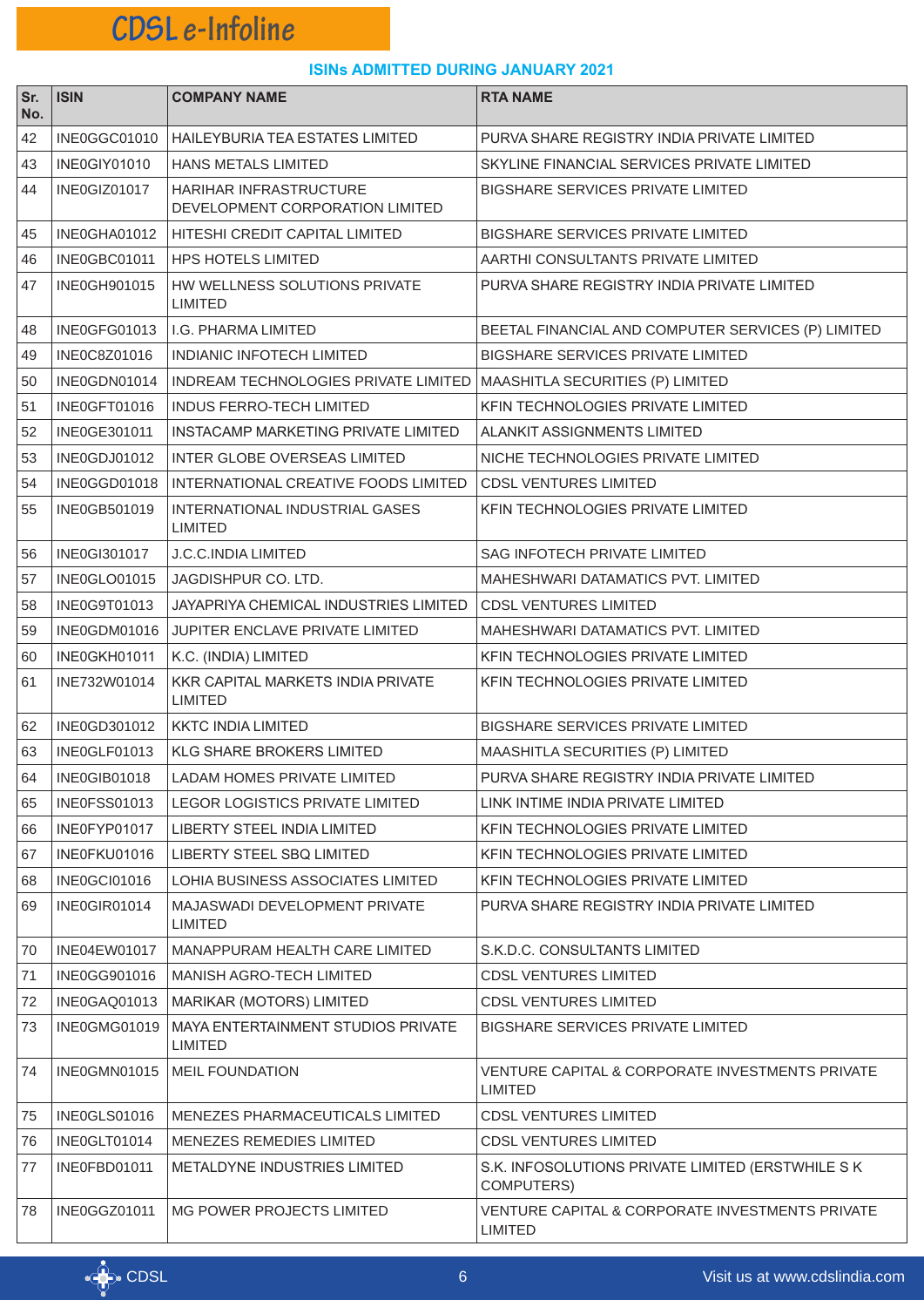| Sr.<br>No. | <b>ISIN</b>         | <b>COMPANY NAME</b>                                    | <b>RTA NAME</b>                                                              |
|------------|---------------------|--------------------------------------------------------|------------------------------------------------------------------------------|
| 79         | INE0GJ801015        | NAIKNAVARE CHEMICALS LIMITED                           | KFIN TECHNOLOGIES PRIVATE LIMITED                                            |
| 80         | INE0GI901014        | NARAYANANA CITY BUS OPERATIONS<br>PRIVATE LIMITED      | KFIN TECHNOLOGIES PRIVATE LIMITED                                            |
| 81         | INE0GFP01014        | NARNOLIA VELOX ADVISORY LIMITED                        | KFIN TECHNOLOGIES PRIVATE LIMITED                                            |
| 82         | INE0GIA01010        | NET CLASSROOM PRIVATE LIMITED                          | LINK INTIME INDIA PRIVATE LIMITED                                            |
| 83         | INE0GEN01012        | NEW SWAN MULTITECH LIMITED                             | CDSL VENTURES LIMITED                                                        |
| 84         | INE0GEE01011        | OCTANE MARKETING PRIVATE LIMITED                       | ALANKIT ASSIGNMENTS LIMITED                                                  |
| 85         | INE544L01016        | PARBATI KOLDAM TRANSMISSION<br><b>COMPANY LIMITED</b>  | KFIN TECHNOLOGIES PRIVATE LIMITED                                            |
| 86         | INE0GDT01011        | PATANJALI NATURAL BISCUITS PRIVATE<br><b>LIMITED</b>   | <b>BIGSHARE SERVICES PRIVATE LIMITED</b>                                     |
| 87         | INE0GGL01011        | PATRAKOLA TEA & INDUSTRIES LIMITED                     | MAHESHWARI DATAMATICS PVT. LIMITED                                           |
| 88         | INE0GLV01010        | PENTAGON FORGE & MACHINE LIMITED                       | <b>CDSL VENTURES LIMITED</b>                                                 |
| 89         | INE0GB701015        | PLATINUMCORP SHELTORS PRIVATE<br><b>LIMITED</b>        | LINK INTIME INDIA PRIVATE LIMITED                                            |
| 90         | INE0GAO01018        | PREVEST DENPRO LIMITED                                 | <b>BIGSHARE SERVICES PRIVATE LIMITED</b>                                     |
| 91         | INE0GHC01018        | QUEER COMMOTRADE LIMITED                               | ABS CONSULTANTS PRIVATE LIMITED                                              |
| 92         | INE0G0701014        | RAAV SOLAR PRIVATE LIMITED                             | MAASHITLA SECURITIES (P) LIMITED                                             |
| 93         | <b>INE0GIS01012</b> | RAGHVENDRA CONSTRUCTION COMPANY<br>PRIVATE LIMITED     | PURVA SHARE REGISTRY INDIA PRIVATE LIMITED                                   |
| 94         | INE0GK601016        | RAICHUR LABORATORIES PRIVATE LIMITED                   | LINK INTIME INDIA PRIVATE LIMITED                                            |
| 95         | INE0GKX01018        | RAJSHREE EXPORTS LIMITED                               | MAHESHWARI DATAMATICS PVT. LIMITED                                           |
| 96         | INE0G0J01013        | RAP SOLAR PRIVATE LIMITED                              | MAASHITLA SECURITIES (P) LIMITED                                             |
| 97         | INE0GJ901013        | RDG PROTEINS LIMITED                                   | <b>CDSL VENTURES LIMITED</b>                                                 |
| 98         | <b>INE0GB601017</b> | REDDY BIOTEC LIMITED                                   | <b>CIL SECURITIES LIMITED</b>                                                |
| 99         | INE0GAX01019        | <b>REDDY LIMITED</b>                                   | <b>CIL SECURITIES LIMITED</b>                                                |
| 100        | INE0GDK01010        | <b>REDDY PHARMACEUTICALS LIMITED</b>                   | CIL SECURITIES LIMITED                                                       |
| 101        | <b>INE0GK801012</b> | RICHCORE LIFESCIENCES PRIVATE LIMITED                  | <b>CDSL VENTURES LIMITED</b>                                                 |
| 102        | INE0GMP01010        | RICHLINE FINANCE LIMITED                               | LINK INTIME INDIA PRIVATE LIMITED                                            |
| 103        | INE056U01012        | RSJ LEXSYS PRIVATE LIMITED                             | SKYLINE FINANCIAL SERVICES PRIVATE LIMITED                                   |
| 104        | INE224K01017        | RUDRANEE INFRASTRUCTURE LIMITED                        | LINK INTIME INDIA PRIVATE LIMITED                                            |
| 105        | INE0GLX01016        | SAHARA FOODS LIMITED                                   | BEETAL FINANCIAL AND COMPUTER SERVICES (P) LIMITED                           |
| 106        | INE0GD201014        | SAMOR REALITY LIMITED                                  | KFIN TECHNOLOGIES PRIVATE LIMITED                                            |
| 107        | INE0GHK01011        | SARAF INFRASTRUCTURE LIMITED                           | SAG INFOTECH PRIVATE LIMITED                                                 |
| 108        | INE0GIX01012        | <b>SAWP STEEL LIMITED</b>                              | <b>VENTURE CAPITAL &amp; CORPORATE INVESTMENTS PRIVATE</b><br><b>LIMITED</b> |
| 109        | INE089D01019        | SEWA MERCANTILE COMPANY LIMITED                        | PURVA SHARE REGISTRY INDIA PRIVATE LIMITED                                   |
| 110        | INE0GKD01010        | SHREE KRANTI SUGAR & POWER LIMITED                     | MCS SHARE TRANSFER AGENT LIMITED - MUMBAI                                    |
| 111        | INE418K01015        | SHREE RAJIV LOCHAN OIL EXTRACTION<br><b>LIMITED</b>    | NICHE TECHNOLOGIES PRIVATE LIMITED                                           |
| 112        | INE0GCO01014        | SHREE UMIYA SANITARY LIMITED                           | ACCURATE SECURITIES AND REGISTRY PRIVATE LIMITED                             |
| 113        | INE0GB801013        | SHREE YOGI REALCON PRIVATE LIMITED                     | CAMEO CORPORATE SERVICES LIMITED                                             |
| 114        | INE0GIT01010        | SHYAMA SHYAM P1 CITY BUS OPERATIONS<br>PRIVATE LIMITED | KFIN TECHNOLOGIES PRIVATE LIMITED                                            |
| 115        | <b>INE0GJR01012</b> | SIMPLIWORK OFFICES PRIVATE LIMITED                     | <b>CDSL VENTURES LIMITED</b>                                                 |
| 116        | INE0GBF01014        | SIRIUS CAPITAL SERVICES LIMITED                        | PURVA SHARE REGISTRY INDIA PRIVATE LIMITED                                   |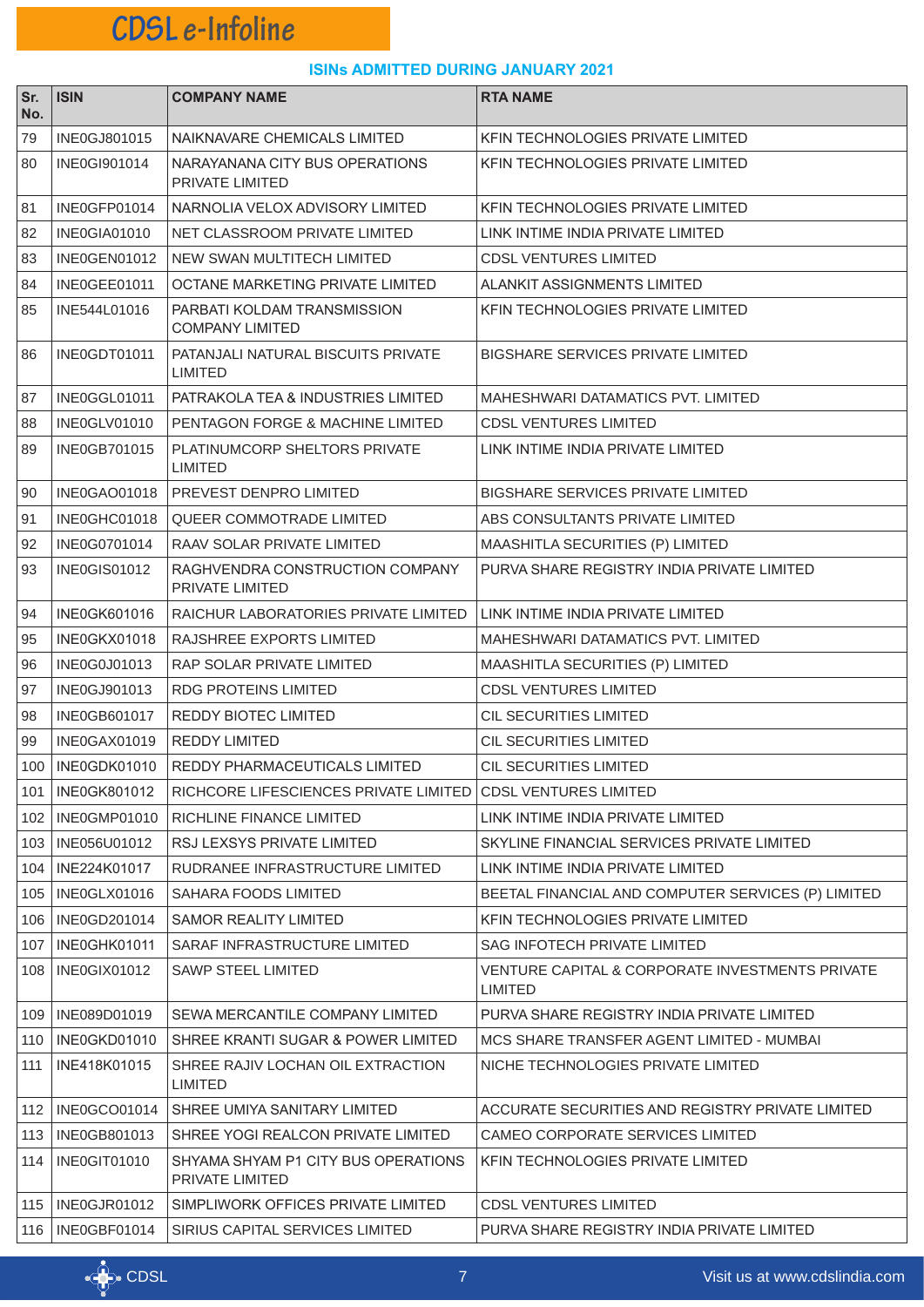| Sr.<br>No. | <b>ISIN</b>         | <b>COMPANY NAME</b>                                         | <b>RTA NAME</b>                                                       |
|------------|---------------------|-------------------------------------------------------------|-----------------------------------------------------------------------|
| 117        | <b>INE0GF901017</b> | <b>SMARK SECURITIES LIMITED</b>                             | VENTURE CAPITAL & CORPORATE INVESTMENTS PRIVATE<br>LIMITED            |
| 118        | <b>INE0GK101017</b> | SONAI SUGAR AND AGRO LIMITED                                | MCS SHARE TRANSFER AGENT LIMITED - MUMBAI                             |
| 119        | INE0GK701014        | <b>SPAN FINCAP LIMITED</b>                                  | SATELLITE CORPORATE SERVICES PVT LTD                                  |
| 120        | INE0GCF01012        | SREE MAHALAKSHMI FOOD INDUSTRIES<br><b>LIMITED</b>          | <b>GNSA INFOTECH PRIVATE LIMITED</b>                                  |
| 121 l      | INE0GKB01014        | SRI ANU HOSPITALS PRIVATE LIMITED                           | VENTURE CAPITAL & CORPORATE INVESTMENTS PRIVATE<br>LIMITED            |
|            | 122   INE0GGU01012  | SRI BHAGIRATH TEXTILES LIMITED                              | <b>BIGSHARE SERVICES PRIVATE LIMITED</b>                              |
| 123        | INE0GMB01010        | SRI KPR INFRA & PROJECTS LIMITED                            | <b>VENTURE CAPITAL &amp; CORPORATE INVESTMENTS PRIVATE</b><br>LIMITED |
|            | 124 INE0GKP01014    | SRI RAMALINGA SOWDESWARI CHARITY<br><b>AND CHIT LIMITED</b> | GNSA INFOTECH PRIVATE LIMITED                                         |
| 125 l      | INE0GFQ01012        | SRIKAR LABORATORIES PRIVATE LIMITED                         | <b>BIGSHARE SERVICES PRIVATE LIMITED</b>                              |
| 126        | INE0GD401010        | STAY VISTA PRIVATE LIMITED                                  | LINK INTIME INDIA PRIVATE LIMITED                                     |
| 127        | INE0GMH01017        | SURESAA TEA LIMITED                                         | KFIN TECHNOLOGIES PRIVATE LIMITED                                     |
| 128        | INE0GMR01016        | SWARAJ SUITING LIMITED                                      | <b>BIGSHARE SERVICES PRIVATE LIMITED</b>                              |
| 129        | <b>INE0GEJ01010</b> | SYNERGISTIC FINANCIAL NETWORKS<br>PRIVATE LIMITED           | LINK INTIME INDIA PRIVATE LIMITED                                     |
|            | 130   INE0GCH01018  | THE ANDUL INDUSTRIAL GASES LIMITED                          | KFIN TECHNOLOGIES PRIVATE LIMITED                                     |
| 131        | INE0GCG01010        | THE KAMRUP INDUSTRIAL GASES LIMITED                         | KFIN TECHNOLOGIES PRIVATE LIMITED                                     |
| 132        | INE0GGT01014        | TRADE INDIA LIMITED                                         | SKYLINE FINANCIAL SERVICES PRIVATE LIMITED                            |
| 133        | INE0GE101015        | <b>TRANSCENDENT COMMUNICATIONS</b><br>PRIVATE LIMITED       | ALANKIT ASSIGNMENTS LIMITED                                           |
|            | 134 INE0GH701019    | URBAN PARIBAHAN CITY BUS SERVICES<br>PRIVATE LIMITED        | KFIN TECHNOLOGIES PRIVATE LIMITED                                     |
|            | 135   INE0GJ201018  | VAIBHAV LIFESTYLE LIMITED                                   | BEETAL FINANCIAL AND COMPUTER SERVICES (P) LIMITED                    |
|            | 136   INE0GAP01015  | VALLEY OF FLOWERS (INDIA) LIMITED                           | SKYLINE FINANCIAL SERVICES PRIVATE LIMITED                            |
| 137        | INE0GE201013        | VALUEFIRST CONNECT PRIVATE LIMITED                          | ALANKIT ASSIGNMENTS LIMITED                                           |
| 138        | INE0GC401011        | VARDAAN BIOTECH PRIVATE LIMITED                             | PURVA SHARE REGISTRY INDIA PRIVATE LIMITED                            |
| 139        | INE0GDV01017        | <b>VEER FINANCE LIMITED</b>                                 | PURVA SHARE REGISTRY INDIA PRIVATE LIMITED                            |
| 140        | INE0GFF01015        | VIBRANT GLOBAL TRADING PRIVATE<br><b>LIMITED</b>            | <b>BIGSHARE SERVICES PRIVATE LIMITED</b>                              |
|            | 141   INE0GHH01017  | VICTORIA BUILDERS LIMITED                                   | NICHE TECHNOLOGIES PRIVATE LIMITED                                    |
| 142        | INE0GCA01013        | VISHNU COAL TRADERS LIMITED                                 | SKYLINE FINANCIAL SERVICES PRIVATE LIMITED                            |
| 143        | INE0GAT01017        | VNS BROKING PRIVATE LIMITED                                 | PURVA SHARE REGISTRY INDIA PRIVATE LIMITED                            |
| 144        | INE0GAS01019        | VNS FINANCE & CAPITAL SERVICES<br><b>LIMITED</b>            | PURVA SHARE REGISTRY INDIA PRIVATE LIMITED                            |
| 145        | INE0GIW01014        | VSK CITY BUS OPERATIONS PRIVATE<br><b>LIMITED</b>           | KFIN TECHNOLOGIES PRIVATE LIMITED                                     |
| 146        | INE0GMW01016        | WINGS ENTERTAINMENT LIMITED                                 | UNIVERSAL CAPITAL SECURITIES PRIVATE LIMITED                          |
| 147        | INE0GJM01013        | YASHWANT IRON AND STEEL WORKS<br>PRIVATE LIMITED            | PURVA SHARE REGISTRY INDIA PRIVATE LIMITED                            |
|            | 148   INE0GK901010  | ZEN INDUSTRIAL SERVICES LIMITED                             | MAHESHWARI DATAMATICS PVT. LIMITED                                    |